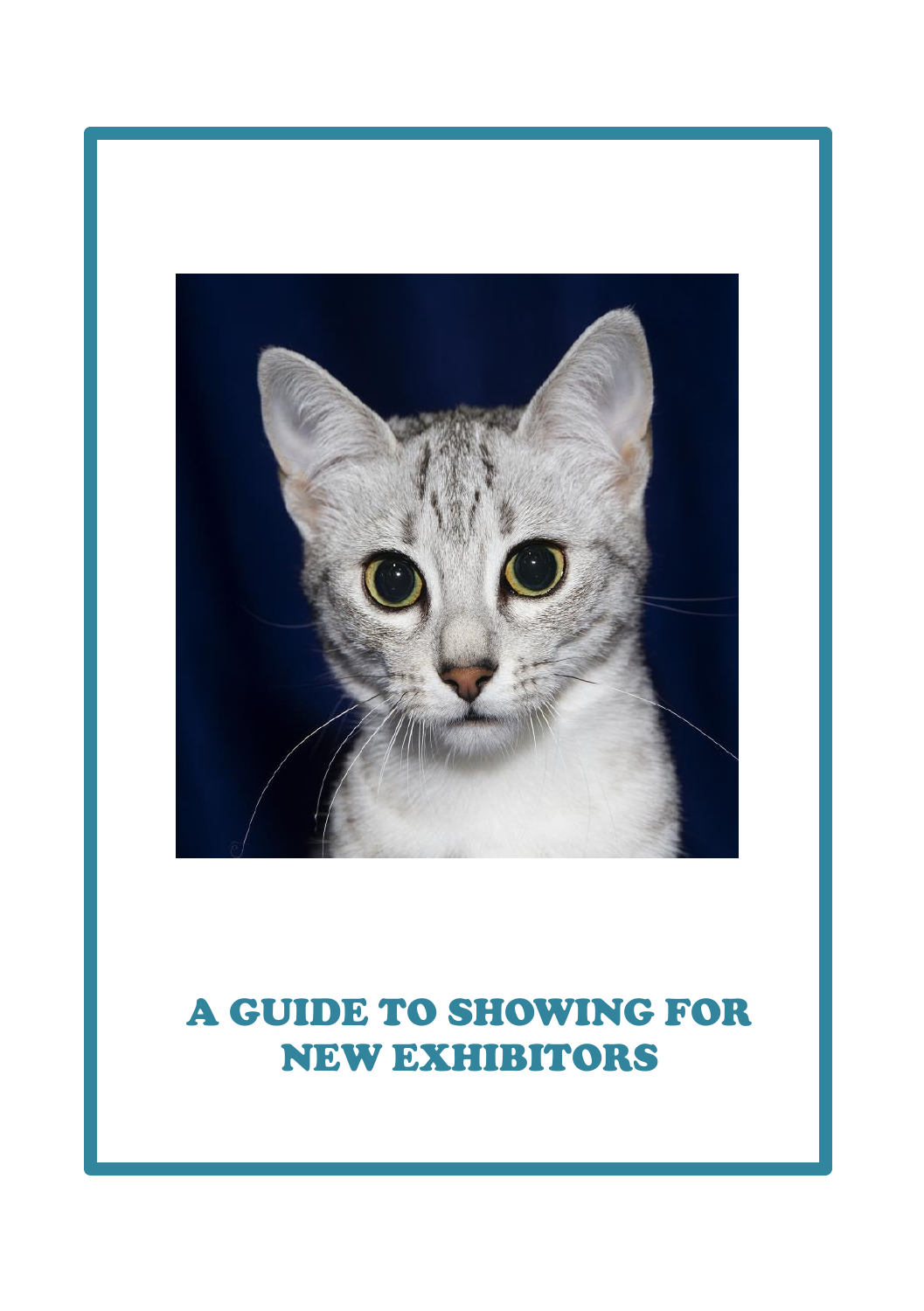## **WELCOME TO ALL NEW EXHIBITORS**

Please take the time to browse through this information - it has been compiled specifically with the novice Exhibitor in mind. It is a simple document intended to give you an insight into the workings of a typical day at a Championship Show and hopefully it will help alleviate any anxieties that you may have regarding proceedings surrounding Show Day. It also gives simple explanations on terminology used at a Show and gives a step by step guide of the progression of the day as a whole.

Best of luck, but more importantly, have an enjoyable Show Day!

## GUIDELINES FOR SHOW DAY

On arrival at the venue, proceed to the entrance door where you will be welcomed by a Volunteer who will ask you for your name. You will be handed an envelope known as a "Tally" envelope. On this envelope you will find the following information; your name, the name of your cat or kitten and the Pen Number that has been assigned to you for the day.

You will then proceed to the "Vetting In" area. Here your cat or kitten will be taken from its carrier and the Vet on duty will carry out a brief examination. They will check ears, eyes, coat and mouth to ensure that there are no evident signs of illness. This is a very important step taken specifically to eliminate, wherever possible, a cat or kitten entering the show with a problem and potentially infecting others present on the day.

It is your responsibility to ensure that your cat/kitten is in top condition for the show with no signs of fleas, ear mites, sore eyes etc. Please do not ignore this important advice as rejection by a vet at this point can be embarrassing and disappointing for the exhibitor. The vet will also check your vaccination certificate, which has to be dated at least 7 days prior to show date. Please DO NOT FORGET to bring your cat/kitten's Vaccination Certificate on Show Day as it is essential for entry to the show!!

Enter the Show Hall and proceed to your assigned Pen. Each of the aisles is clearly marked with Pen Numbers and the number is also clearly displayed on the front of each Pen.

Before removing your cat/kitten from its carrier, set the Pen up with the following accessories: White Show blanket; White Litter Tray (plus litter); White drinker (with fresh water). If you do not have these items they can be purchased from one of the stalls. Also, if your cat is wearing a collar, it should be removed now until after the Show.

Take the time to settle your cat/kitten. Remember this is a whole new experience for them too. The earlier you arrive at the Show, the more time you will have to reassure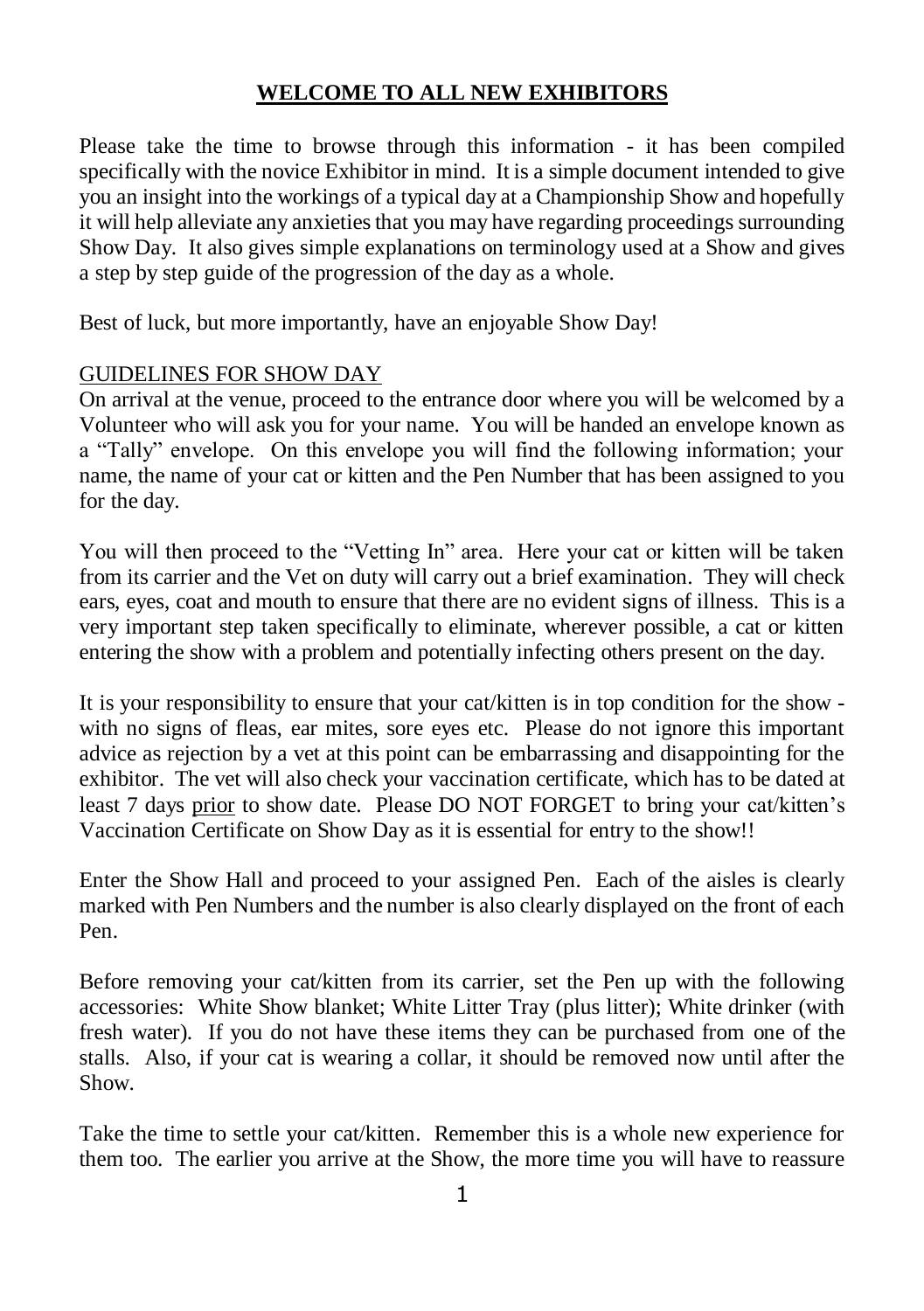them and also carry out any last minute grooming to make him/her look their best for the Judges.



Store your cat carrier, show bag and any other belongings (no valuables please) under the Show Bench, directly beneath your cat/kitten's pen. Don't forget to remove food dishes and any distinguishable items from your cat/kitten's pen, if you don't, it could be disqualified. Water must remain in the pen at all times.

At approx. 10.00am (this varies from show to show), all Exhibitors will be requested to vacate the Show Hall as the judging is about to commence. At this time most Exhibitors take the opportunity to grab a cup of tea or coffee, relax and browse through the Show Catalogue, which will go on sale only after judging commences. The catalogues may be purchased from one of the Committee who will position themselves near the door to the main Show Hall.

The Show catalogue is compiled in numerical Class order. If, for example, your cat/kitten is entered in Class 50, flick through the catalogue until you find this Class number - under this heading you will note your cat/kitten's pen number and details relevant to your exhibit, i.e. Name (Pedigree name); Breed No.; Sire & Dam; Date of Birth and the name of the Breeder $(s)$ . These are the details that have been taken from your original Entry Form. The onus is on the Exhibitor to provide accurate information for entry into the catalogue. Inaccurate details could lead to your cat/kitten being disqualified. Exhibitors are requested to point out to the Show Manager, at the earliest possible moment, any errors in regard to their own entries which may appear in the Show Catalogue. If pointed out at a reasonable time during the Show, errors which have occurred as a result of typing, printing or other managerial mistakes, will be corrected in the Judges' Books and other relevant paperwork. If an error cannot be corrected and it was a managerial mistake, the Show Manager may refund the entry fees on request.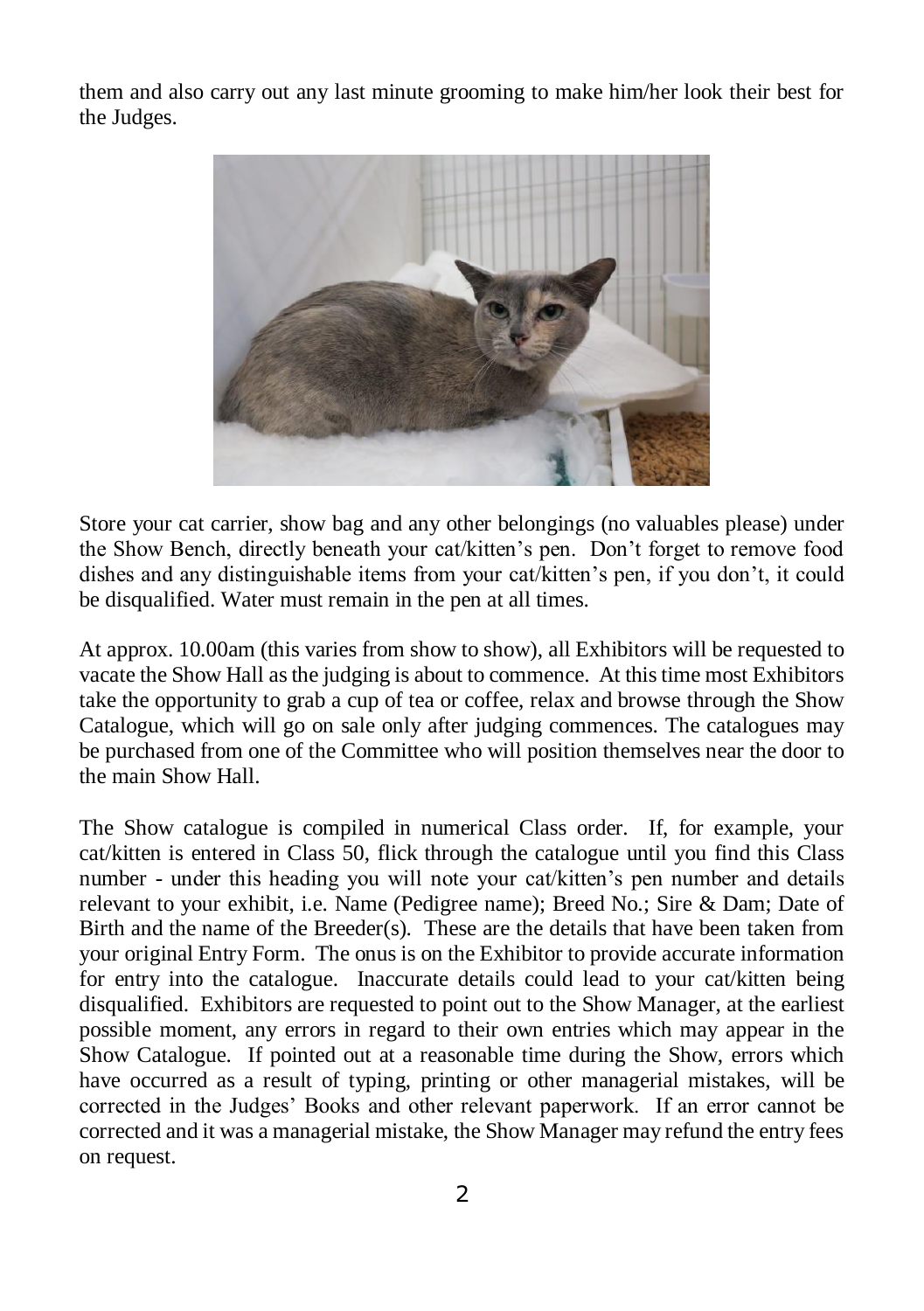Awards Board (this will be in a convenient location outside the main Show Hall). This is where the completed Judges Slips will be posted as each Class is judged.



The Judges Slips will have the Class No. on the top of each one. Under this will be the Pen numbers of the cats/kittens entered in that particular Class and the Judge will place each cat or kitten in order of merit i.e.  $1^{st}$ ,  $2^{nd}$ ,  $3^{rd}$  etc. The Judge may also award a BOB (Best of Breed); CC (Challenge Certificate); PC (Premier Certificate).

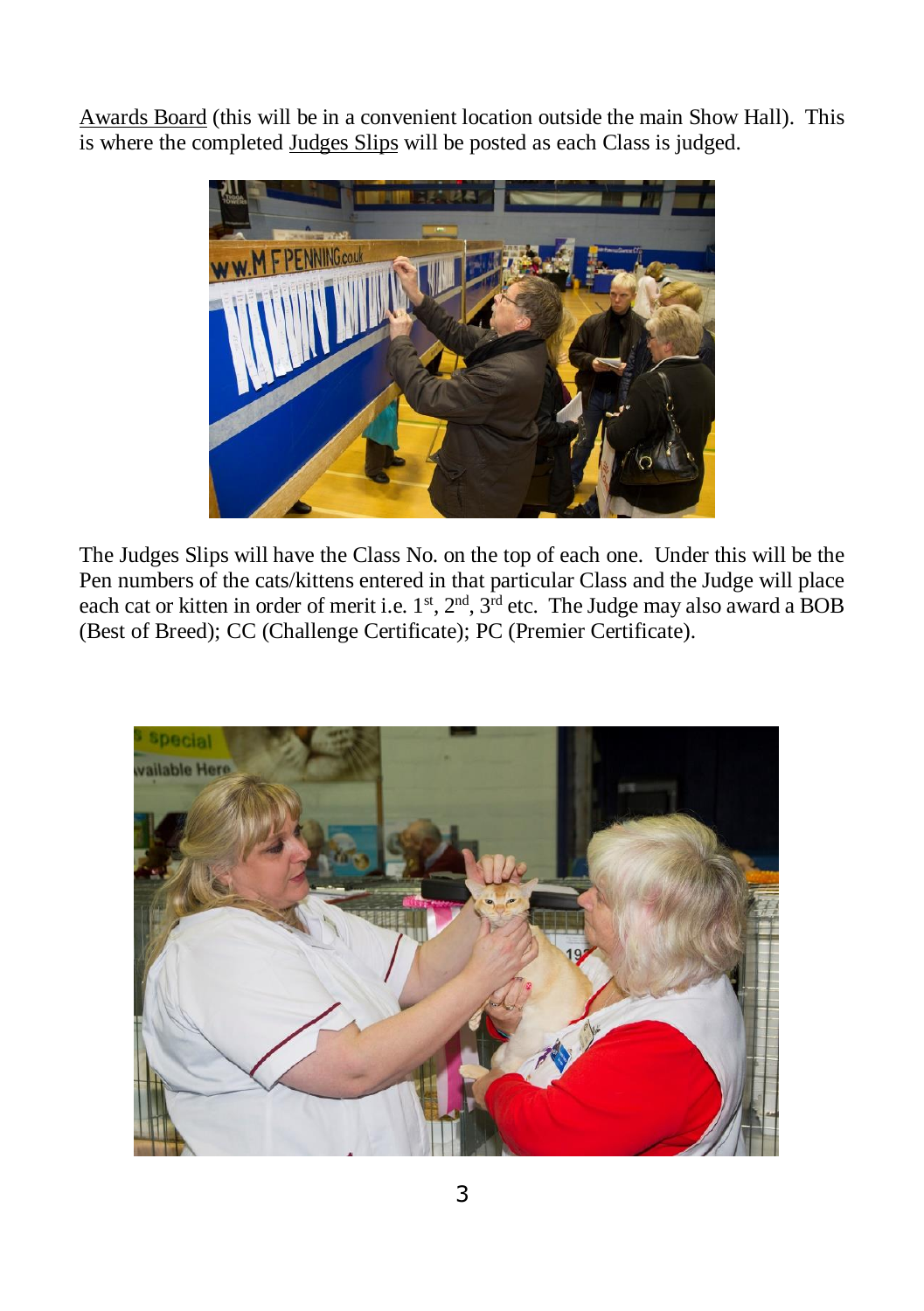Challenge Certificates are awarded to entire cats only Premier Certificates are awarded to neutered cats only Certificates are not awarded to kittens, but they can be awarded BOB**.**

Each cat/kitten is judged against a specific Standard of Points for its particular breed as laid down by the GCCF (Governing Council of the Cat Fancy).

The Judges slips are processed at the Top Table which is manned by a team of experienced volunteers. Rosettes will be placed on the pens as results are received and Challenge or Premier Certificates, if applicable, will be distributed to the Pens.

At 12 30 - 1.30 pm: (differs from Show to Show) Exhibitors will be allowed back into the Show Hall along with the public.

PLEASE NOTE: you should not approach your pen if judging is still in progress and the Judge has not yet looked at your cat/kitten. This can sometimes happen due to the sheer volume of entries. When the Judges break for lunch, you may attend to your cat/kitten and replace the food dish.



BEST IN SHOW (at approximately 3.30 p.m.)

Qualifying Cats/Kittens are appraised at the Best in Show Pens for the exhibitors and public to watch.

#### NON-PEDIGREE SECTION

Non-Pedigree Household Pet – the winner will be determined normally from BOB winners.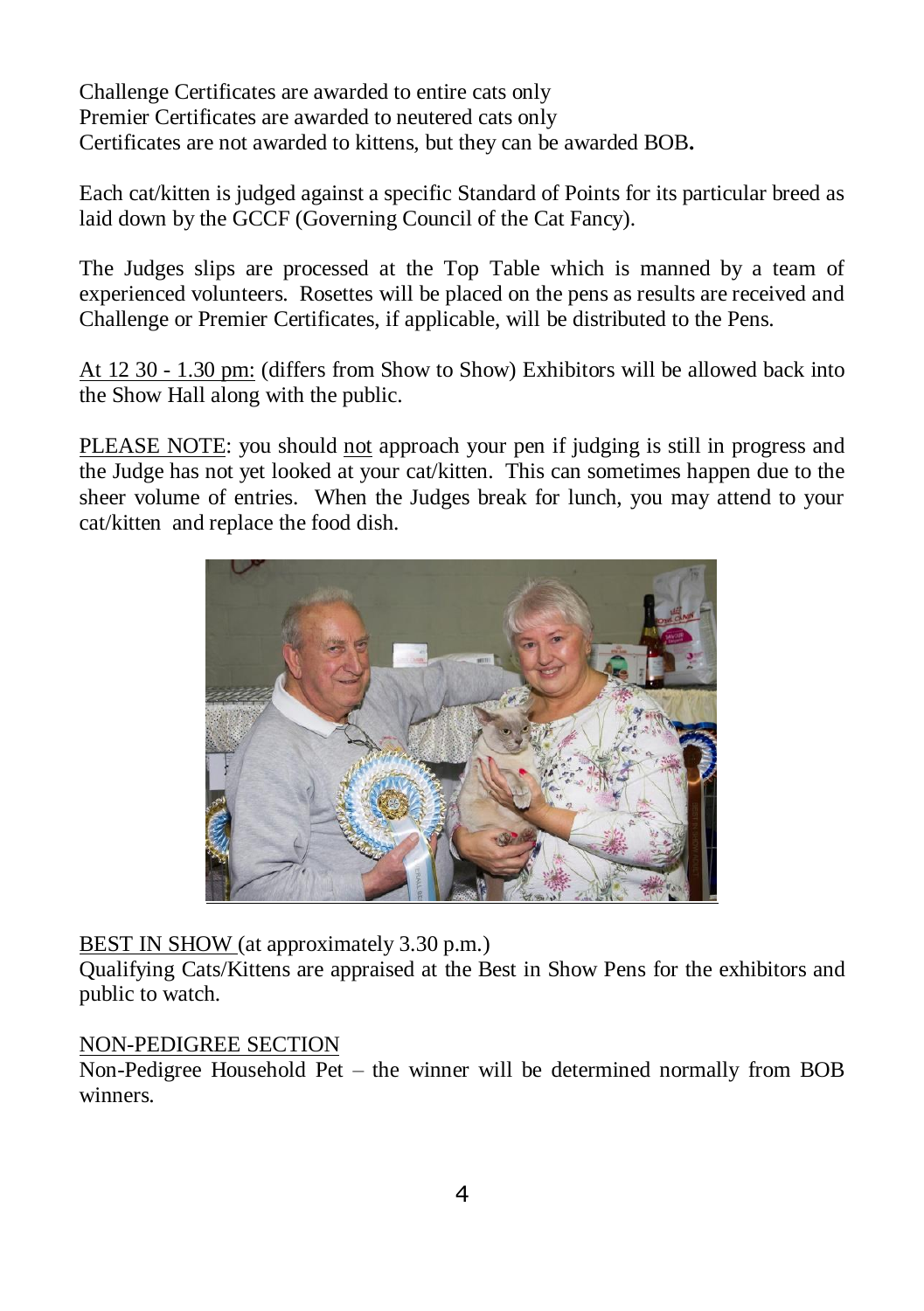### PEDIGREE SECTION

Best of Section, followed by Best In Show

This is where the 1<sup>st</sup> placed Cats/Kittens in each category i.e. Persian Kitten, Adult or Neuter, will be judged against each other to determine the Best of Section winner. This process will happen for each of the Sections.

Pedigree Pet – the winner will be determined normally from the BOB winners.

The Judges will choose the overall BEST IN SHOW Exhibit from the winners of each Group. This is the most coveted Title of the Show Day!

At around 4.30 p.m: The Show Manager will announce that the Show is over and that Exhibitors are free to leave.

Please ensure that you take all of your personal belongings with you at the end of the day.

## SHOW DAY CHECK-LIST

- 1. Escape proof Cat Carrier
- 2. Vaccination Certificate
- 3. White Show Blanket
- 4. White Litter Tray
- 5. Small bag of cat's favourite litter
- 6. White Drinker
- 7. Small bottle of fresh drinking water
- 8. Small white food bowl
- 9. Food
- 10. Grooming utensils (brush/comb etc.)

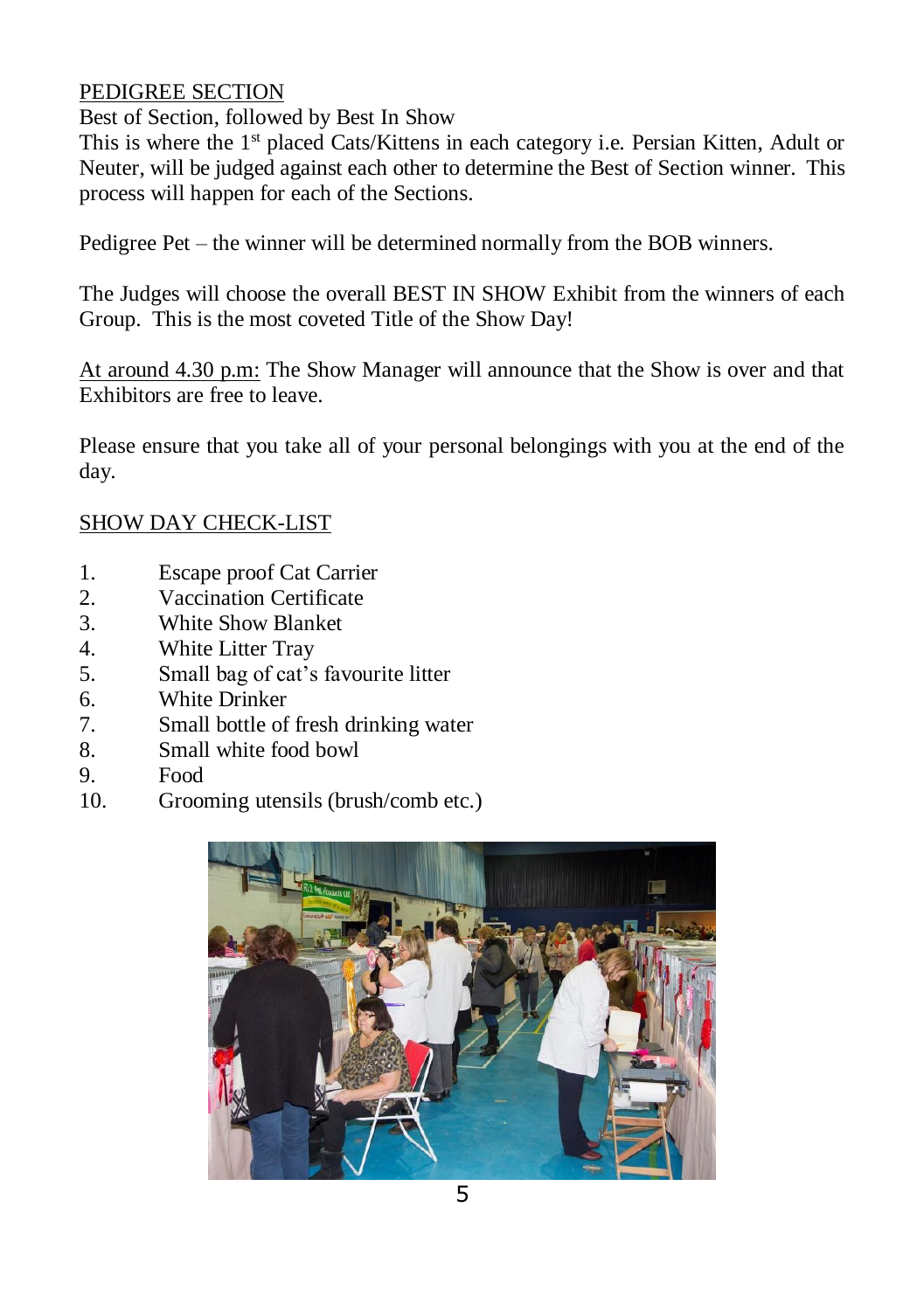## **TITLE AND SHOW INFORMATION FOR EXHIBITORS**

- **BOB = Best of Breed**
- **BOV = Best of Variety**
- **BIS = Best in Show**
- **CNH = Could not Handle**
- **W/H = Withheld**

#### **PEDIGREES**

Kittens are placed but do not win certificates/titles

#### **The details below are for fully recognized breeds. Preliminary breeds don't win certificates.**

#### **ADULTS (9 MONTHS +)**

- You need to win **3 Challenge Certificates** under *three* different judges to become a **CHAMPION.**
- You then compete **for GRAND CHAMPION** and must be awarded **3 Grand Challenge certificates** under *three* different judges**.**
- Next you compete for **IMPERIAL GRAND CHAMPION.** For this you need **5 certificates** under *five* **different** judges**.**
- After that there is a **new class called OLYMPIAN.** You need to win 5 **certificates** for **Bronze,** then a further **5** for **Silver** and finally another **5** for **Gold.**
- The title **UK** is *only awarded* at the **Supreme** and to enter the cat must be a **Grand Champion** or **Imperial Grand Champion. Two certificates** are needed for the title.

#### **NEUTERS (9 months +)**

**These follow the same process as for adults but the titles are:**

- **PREMIER – 3 Premier certificates.**
- **GRAND PREMIER – 3 Grand Premier certificates.**
- **IMPERIAL GRAND PREMIER – 5 Imperial Grand certificates.**